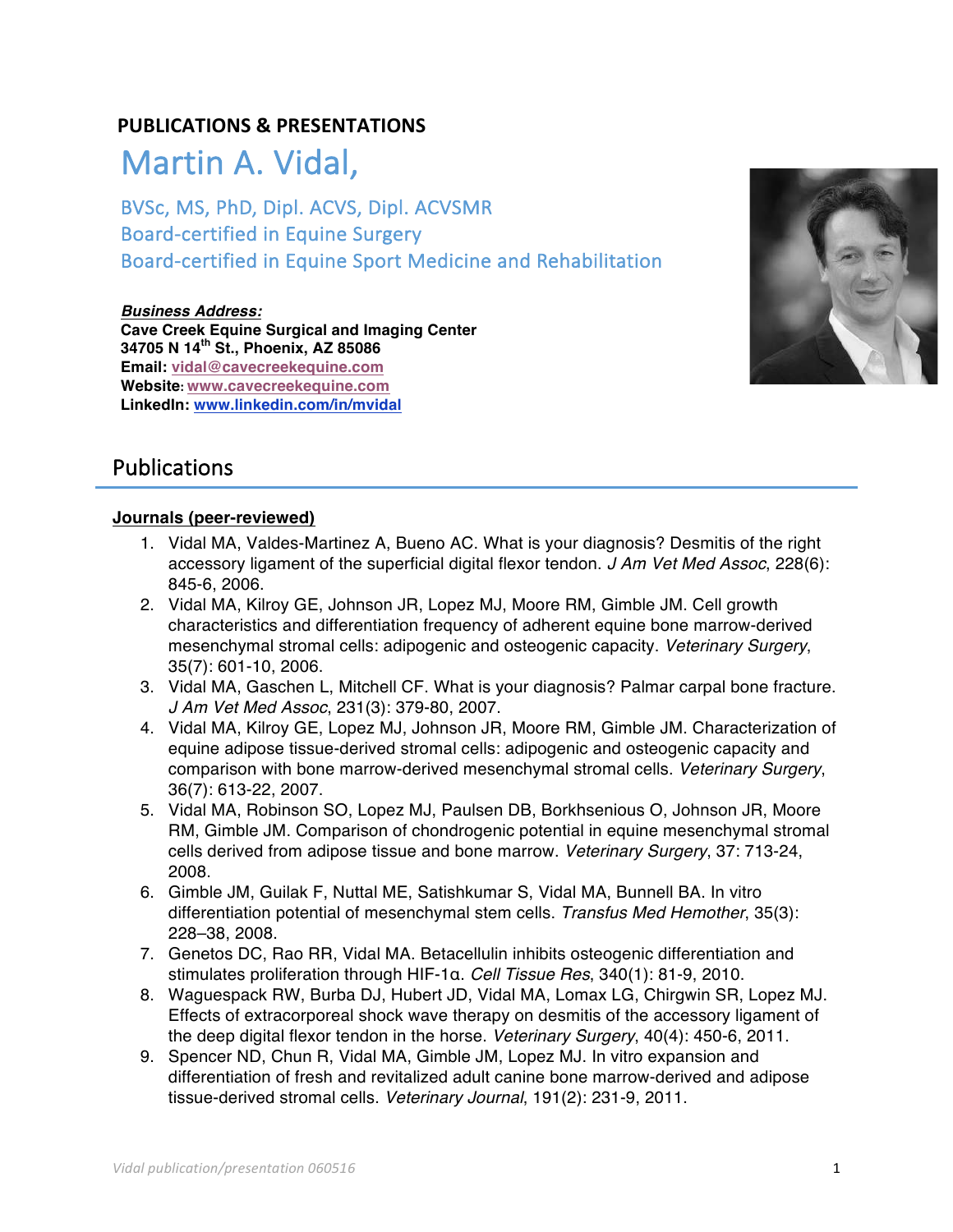- 10. Carrade DD, Owens SD, Galuppo LD, Vidal MA, Ferraro GL, Librach F, Buerchler S, Friedman MS, Walker NJ, Borjesson DL. Clinicopathologic findings following intraarticular injection of autologous and allogeneic placentally derived equine mesenchymal stem cells in horses. *Cytotherapy*, 13(4): 419-30, 2011.
- 11. Vidal MA, Walker N, Napoli E, Borjesson DL. Evaluation of senescence in mesenchymal stem cells isolated from equine bone marrow, adipose tissue and umbilical cord tissue. *Stem Cells Dev*, 21(2): 273-83, 2011.
- 12. Vallance SA, Vidal MA, Murphy BG, Whitcomb MB, Spriet MP, Galuppo LD. Evaluation of a diode laser for use in induction of tendinopathy in the superficial digital flexor tendon of horses. *American Journal of Veterinary Research*, 73(9): 1435-44, 2012.
- 13. Sole A, Spriet MP, Galuppo LD, Padgett KA, Borjesson DL, Wisner ER, Brosnan RJ, Vidal MA. Scintigraphic evaluation of intra-arterial and intravenous regional limb perfusion of allogeneic bone marrow-derived mesenchymal stem cells in the normal equine distal limb using 99mTc-HMPAO. *Equine Vet J*, 44(5): 594-9, 2012.
- 14. Spriet M, Murphy B, Vallance SA, Vidal MA, Whitcomb MB, Wisner ER. Magic angle magnetic resonance imaging of diode laser induced and naturally occurring lesions in equine tendons. *Veterinary Radiology & Ultrasound*, 53(4): 394-401, 2012.
- 15. Hagerty P, Lee A, Calve S, Lee CA, Vidal M, Baar K. The effect of growth factors on both collagen synthesis and tensile strength of engineered human ligaments. *Biomaterials*, 33(27): 6355-61, 2012.
- 16. Sole A, Spriet M, Padgett KA, Vaughan B, Galuppo LD, Borjesson DL, Wisner ER, Vidal MA. Distribution and persistence of 99mTc-HMPAO labeled bone marrow-derived mesenchymal stem cells in experimentally induced tendon lesions after intratendinous injection and regional perfusion of the equine distal limb. *Equine Vet J*, 45(6):726-31, 2013
- 17. Knych HK, Vidal MA, Casbeer H, McKemie DS. Pharmacokinetics of Trimacinolone Acetonide Following Intramuscular and Intra-Articular Administration to Exercised Thoroughbred Horses. *Equine Vet J*. 45(6):715-20, 2013.
- 18. Trela J, Spriet M, Padgett KA, Galuppo LD, Vaughan B, Vidal MA. Scintigraphic comparison of intra-arterial injection and distal intra-venous regional limb perfusion for administration of mesenchymal stem cells to the equine foot. *Equine Vet J*. 46(4):479- 83, 2014.
- 19. Spriet M, Buerchler S, Trela J, Hembrooke T, Padgett KA, Rick M, Vidal MA, Galuppo LD. Scintigraphic tracking of mesenchymal stem cells after intra-venous regional limb perfusion and sub-cutaneous administration on the standing horse. *Veterinary Surgery*. 44(3):273-80, 2015.
- 20. Knych HK, Vidal MA, Chouicha N, Mitchell M, Kass PH. Cytokine, catabolic enzyme and structural matrix gene expression in synovial fluid following intra-articular administration of triamcinolone acetonide in exercised horses. Equine Vet J. 2015 Oct 30 (Epub ahead of print)

## **Book Chapters**

1. Vidal MA, Lopez MJ: Adipogenic Differentiation of Adult Equine Mesenchymal Stromal Cells, Gimble JM, Bunnell BA, (ed), Adipose-Derived Stem Cells: Methods and Protocols, Methods in Molecular Biology, Vol. 702, Springer Humana Press, pp. 61-75, 2011.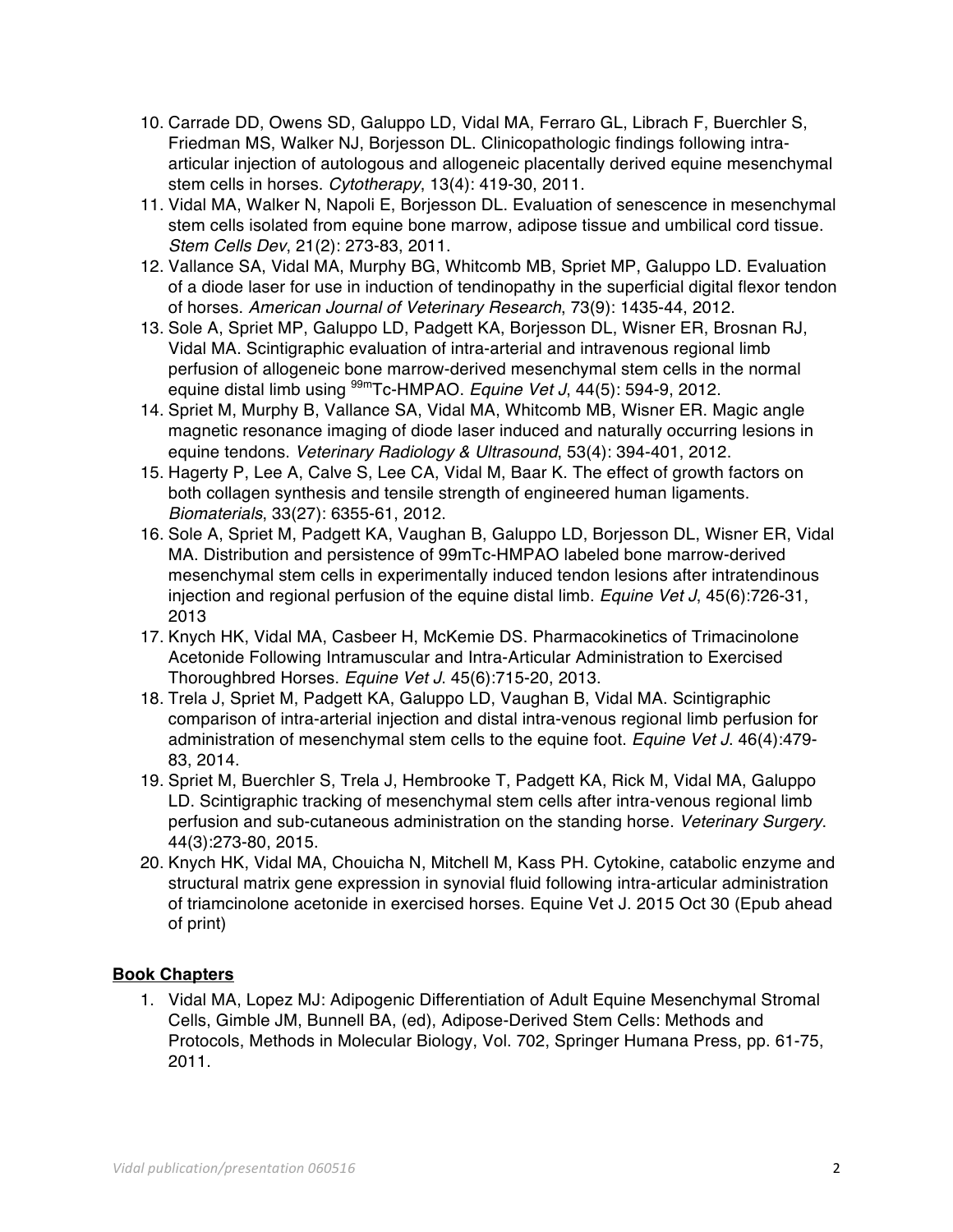#### **Other Publications (non peer-reviewed)**

- 1. Vidal MA and Moore RM. Treatment options for injured tendons and ligaments in athletic horses. Louisiana Horseman's Guide, 73-8, 2005.
- 2. Vidal MA and Moore RM. Injured tendons and ligaments what are your options. Off Course, May/June: 1-12, 2005.
- 3. Vidal MA. Stem cell-based regenerative therapy for equine tendon injuries. Proceedings of the 147th AVMA annual convention, 2010.
- 4. Vidal MA. Stem cell-based regenerative therapy for equine tendon injuries. AERC Endurance Veterinarian News Letter, 5(2): 3-5, 2010.

### **Abstracts**

- 1. Vidal MA, Crenshaw TD, Benevenga NJ, Freer FR. Longitudinal changes in total body bone mineral content as measured by dual energy x-ray absorptiometry in newborn piglets – relationship to weight gain. Pediatric Research, 35: 322A, 1994.
- 2. Vidal MA, Crenshaw TD, Benevenga NJ, Greer FR. Bone mechanical properties and total bone mineral content measured by dual energy x-ray absorptiometry in newborn piglets – relationship to weight gain. Journal of Bone and Mineral Research, 9(Suppl 1): S251, 1994.
- 3. Vidal MA, Kaup SM, Johnson WA, Crenshaw TD. Relationships among mechanical properties and mineral composition of femurs from miniature swine ranging in age from 0.4 to 14 years. Journal of Bone and Mineral Research, 10(Suppl 1): T494, 1995.
- 4. Vidal MA, Gimble JM, Johnson JR, Lopez MJ, Moore RM. Cell growth and doubling characteristics of equine fetal and foal mesenchymal stromal cells of bone marrow origin. Proceedings of the American College of Veterinary Surgeons Veterinary Symposium, October 27-29, San Diego, California, 26, 1995.
- 5. Budde RA, Schneider DK, Vidal MA, Crenshaw RD. Short time restriction of calcium enhances changes in bone strength of pigs. Journal of Animal Science, 76(Suppl 1): 176, 1998.
- 6. Vidal MA, Valdez-Martinez A, Addison JD, Hosgood G, Kerney MT, Hillmann DJ, Wilhite R, Hubert JD. Ultrasonographic measurement of medial femoral condylar cartilage thickness adjacent to the medial meniscus in 60 racing thoroughbreds. Proceedings of the 2nd World Veterinary Orthopedic Congress and 33rd Annual VOS Meeting, February 25-March 4, Keystone, CO, 243, 2005.
- 7. Waguespack RW, Hubert JD, Burbs DJ, Lopez M, Lomax G, Chirwin SR, Vidal MA. Effects of extracorporeal shockwave therapy on healing in collagenase-induced desmitis of the inferior check ligament of the deep digital flexor tendon in the horse. Proceedings of the American College of Veterinary Surgeons Veterinary Symposium, October 5-7, Washington, DC, 26, 2006.
- 8. Vidal MA, Kilroy GE, Johnson JR, Lopez MJ, Moore RM, Gimble JM. Cell growth characteristics and differentiation frequency of adherent equine bone marrow-derived mesenchymal stromal cells: adipogenic and osteogenic capacity. Proceedings of the American College of Veterinary Surgeons Veterinary Symposium, October 5-7, Washington, DC, 26, 2006.
- 9. Vidal MA, Kilroy GE, Johnson JR, Lopez MJ, Moore RM, Gimble JM. Cell growth characteristics and differentiation frequency of adherent equine adipose tissue-derived mesenchymal stromal cells: adipogenic and osteogenic capacity. Proceedings of the International Fat Applied Technology Society Meeting, October 20-24, Baton Rouge, LA, 55, 2006.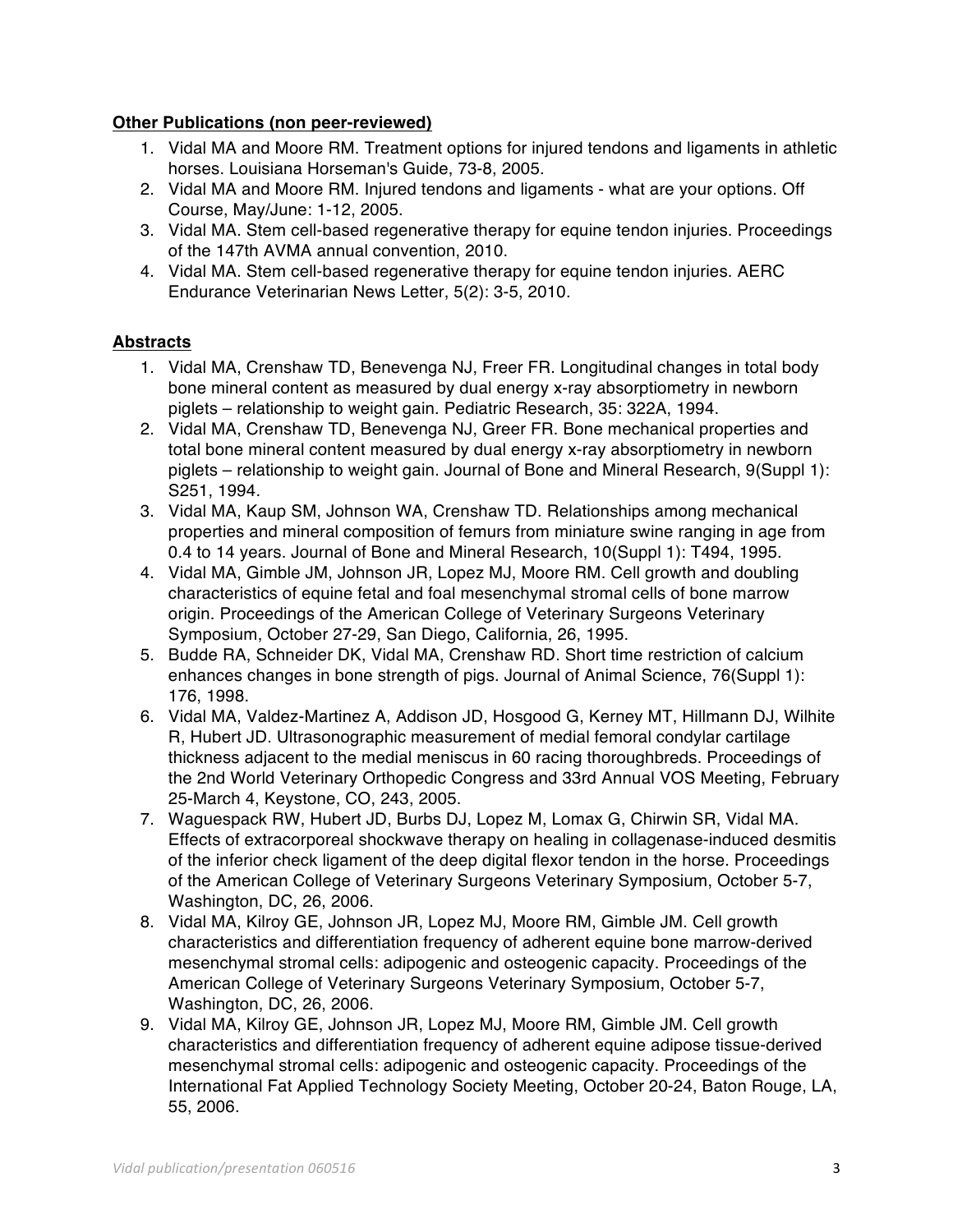- 10. Vidal MA, Robinson SO, Lopez MJ, Paulsen DB, Borkhsenious O, Johnson JR, Moore RM, Gimble JM. Comparison of Chondrogenic potential in mesenchymal stromal cells derived from adipose tissue and bone marrow. Proceedings of Veterinary Orthopedic Society Conference, March 8 –15, 2008, Big Sky, Montana, 2008.
- 11. Wisner ER, Spriet M, Puchalski SM, Vidal MA, Galuppo LD, Walker NJ, Larson RF, Borjesson DL. Can magnetic forces be used to induce anisotropic migration of iron oxide labeled stem cells in normal tendon? Contrast Media and Molecular Imaging, 4(6): 293, 2009.
- 12. Vidal MA, Walker N, Napoli E, Genetos DC, Borjesson D. Evaluation of senescence in mesenchymal stromal cells isolated from equine bone marrow, adipose and umbilical cord tissue. 1st North American Veterinary Regenerative Medicine Conference, 21, 2010.
- 13. Spencer N, Chun RL, Vidal MA, Gimble JM, Lopez, MJ. In vitro comparison of adult canine bone marrow-derived and adipose tissue-derived stromal cell growth characteristics. American College of Veterinary Surgeons 2010.
- 14. Spriet M, Murphy B, Vallance SA, Vidal MA, Whitcomb MB, Wisner ER. Magic angle MR imaging of laser-induced lesion in equine tendons. European Veterinary Diagnostic Imaging, 90, 2010.
- 15. Vidal MA, Sod GA. An assessment of locking and ao screw position to increase cyclic fatigue during axial compression of an oblique mid-diaphyseal equine third metacarpal fracture model, abstract # 224. 12th Biennial Conference of the International Society for Fracture Repair, 2010.
- 16. Sole A, Spriet M, Galuppo LD, Padgett KA, Borjesson DL, Wisner ER, Brosnan RJ, Vidal MA. Evaluation of intra-arterial and intra-venous regional limb perfusion of mesenchymal stem cells in the normal equine distal limb using scintigraphy. 2011 ACVS Veterinary Symposium, E46-7, 2011.
- 17. Spriet M, Sole A, Galuppo LD, Padgett KA, Borjesson DL, Wisner ER, Brosnan RJ, Vidal MA. In-vivo tracking of equine MSCs using Tc-HMPAO labeling and scintigraphy. North American Veterinary Regenerative Medicine Conference, 2011.
- 18. Spriet M, Sole A, Galuppo LD, Padgett KA, Borjesson DL, Wisner ER, Brosnan RJ, Vidal MA. Use of scintigraphy for in-vivo tracking of equine mesenchymal stem cells. European veterinary diagnostic imaging conference, 2011.
- 19. Sole A, Spriet M, Galuppo LD, Padgett KA, Wisner ER, Vidal MA. Scintigraphic in vivo tracking of equine mesenchymal stem cells in surgically-induced tendon lesions. 21st annual scientific meeting European College of Veterinary Surgeons (July 5-7, 2012), 2012.
- 20. Spriet M, Sole A, Galuppo LD, Padgett KA, Wisner ER, Vidal MA. Scintigraphic in vivo tracking of mesenchymal stem cells in an equine model of tendinopathy. Veterinary Orthopedic Society conference, March 3–10, 2012.
- 21. Sod GA, Vidal MA, Riggs LM, Mitchell CF, Martin GS. An in vitro biomechanical study of the effect of ocking and cortical screw position on the number of cycles to failure under axial loading of a locking compression plate fixation of an oblique mid-diaphyseal equine third metacarpal fracture mode. Veterinary Orthopedic Society conference, March 3-10, 2012.
- 22. Sole A, Spriet M, Galuppo LD, Padgett KA, Wisner ER, Vidal MA. Scintigraphic in vivo tracking of equine mesenchymal stem cells in surgically-induced tendon lesions. American College of Veterinary Surgeons, 2012.
- 23. Trela J, Spriet M, Padgett KA, Galuppo LD, Vaughan B, Vidal MA. Scintigraphic comparison of intra-arterial injection and distal intra-venous regional limb perfusion for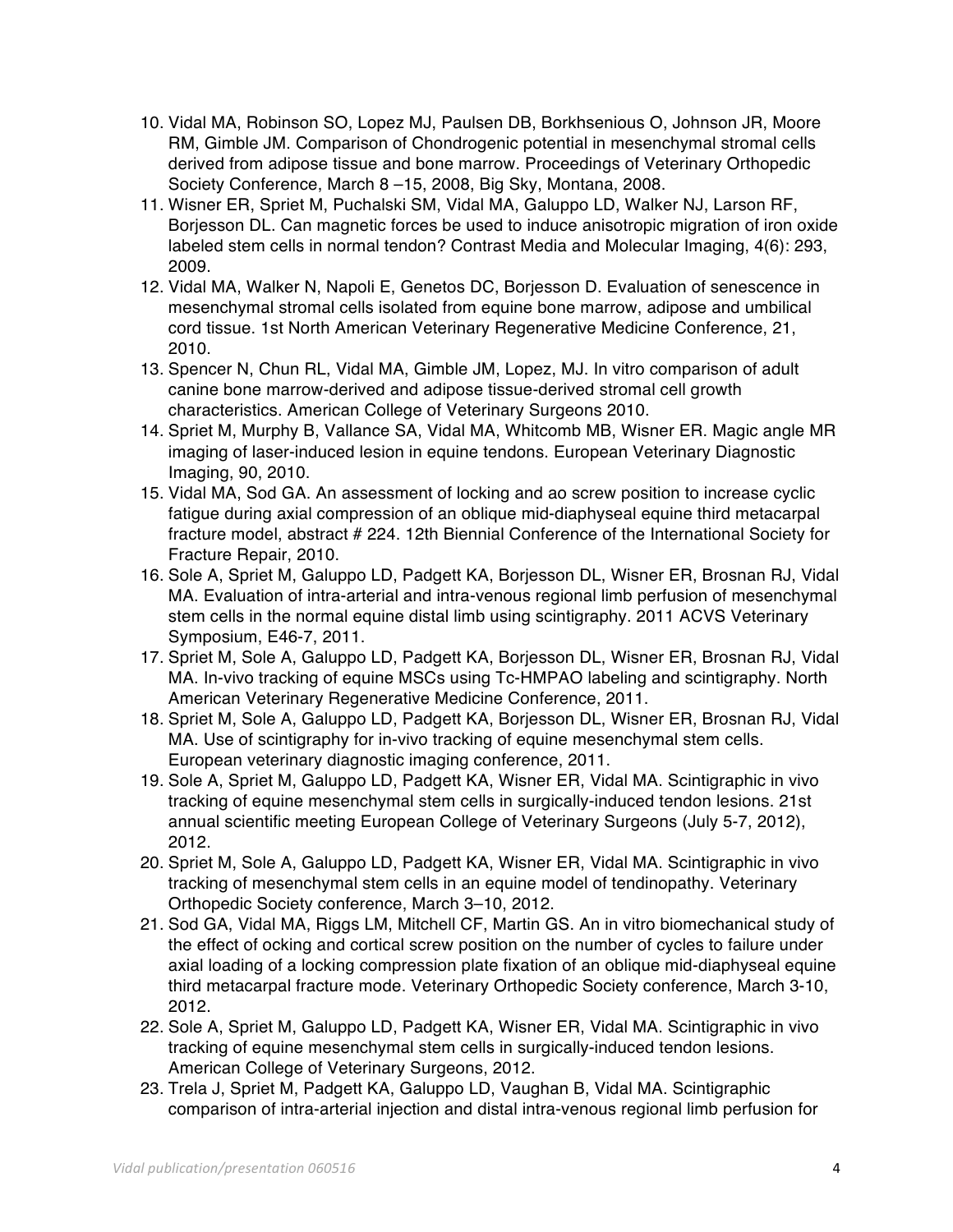administration of MSCs to the equine foot. American College of Veterinary Surgeons, 2013.

- 24. Spriet M, Trela JM, Padgett KA, Vidal MA, Vaughan ME, Galuppo LD. Scintigraphic comparison of 4 different techniques of administration of mesenchymal stem cells to the equine foot. International Equine Conference on Laminitis and Diseases of the Foot.
- 25. Spriet M, Padgett K, Vidal MA, Galuppo LD, Wisner ER. Comparison of low-field and high-field MRI for the in vitro detection of iron oxide labeled mesenchymal stem cells. European Veterinary Diagnostic Imaging Conference, 2013.
- 26. Rich FR, Carpenter E, Vidal MA. Stifle Injuries Treated With Regenerative Therapy With Or Without Arthroscopic Surgery Fare Better Than With Arthroscopic Surgery Alone: A Study of 98 Horses. American Association of Equine Practitioners 61<sup>st</sup> Annual Convention, 2015.
- 27. Rich FR, Carpenter E, Vidal MA. Stifle Injuries Treated With Regenerative Therapy With Or Without Arthroscopic Surgery Fare Better Than With Arthroscopic Surgery Alone: A Study of 98 Horses. Tissue Engineering and Regenerative Medicine International Society (TERMIS), 2015
- 28. Vidal MA. Regional Limb Perfusion Of The Equine Distal Limb With Stem Cells: Lessons Learned From In Vivo Tracking Of Tc99m-HMPAO Labeled Cells. Conference: First and Second Conference on Current Veterinary Practices, Belgium, Mar 2016.

# Presentations

*\*Keynote Speaker, §National/International Veterinary Conference, ¶National/International Scientific Conference, #University Teaching & Research Presentations,* ⌘*Layman Presentations, & Poster Presentations* 

- 1. *&*Vidal MA, *Longitudinal Changes In Total Body Bone Mineral Content As Measured By Dual Energy X-Ray Absorptiometry In Newborn Piglets -Relationship To Weight Gain*, Seattle, WA, annual meeting, Pediatric Research (poster presentation) 1994.
- 2. *&*Vidal MA, *Bone Mechanical Properties And Total Bone Mineral Content Measured By Dual Energy X-Ray Absorptiometry In Newborn Piglets-Relationship To Weight Gain*, Kansas City, MO, annual meeting, American Society for Bone and Mineral Research (poster presentation), 1994.
- 3. *&*Vidal MA, *Land, Phosphorus, Pigs*, Arlington, WI, farm progress days (poster presentation), September 1994.
- 4. *&*Vidal MA, *Relationships Among Mechanical Properties And Mineral Composition Of Femurs From Miniature Swine Ranging In Age From 0.4 To I4 Years*, Baltimore, MD, Annual Meeting, American Society for Bone and Mineral Research (poster presentation), 1995.
- 5. *&*Vidal MA, *Short Time Restriction Of Calcium Enhances Changes In Bone Strength Of Pigs*, Denver, CO, annual meeting, Journal of Animal Science, 1998 (poster presentation).
- 6. §Vidal MA, *Bone Marrow Transfer: A Novel Technique For The Repair Of Tendon And Ligament Injuries*, Shepparton, Victoria, Australia, Regional Meeting of Victorian Veterinary Practitioners, June 2002 (30 minutes).
- 7. §Vidal MA, *Bone Marrow Transfer: A Novel Technique For The Repair Of Tendon And Ligament Injuries*, Shepparton, Victoria, Australia, Veterinary Practitioner Conference, Goulburn Valley Equine Hospital, July 2002 (30 minutes).
- 8. &Vidal MA, *Care Of The Geriatric Horse*, Shepparton, Victoria, Australia, Riding for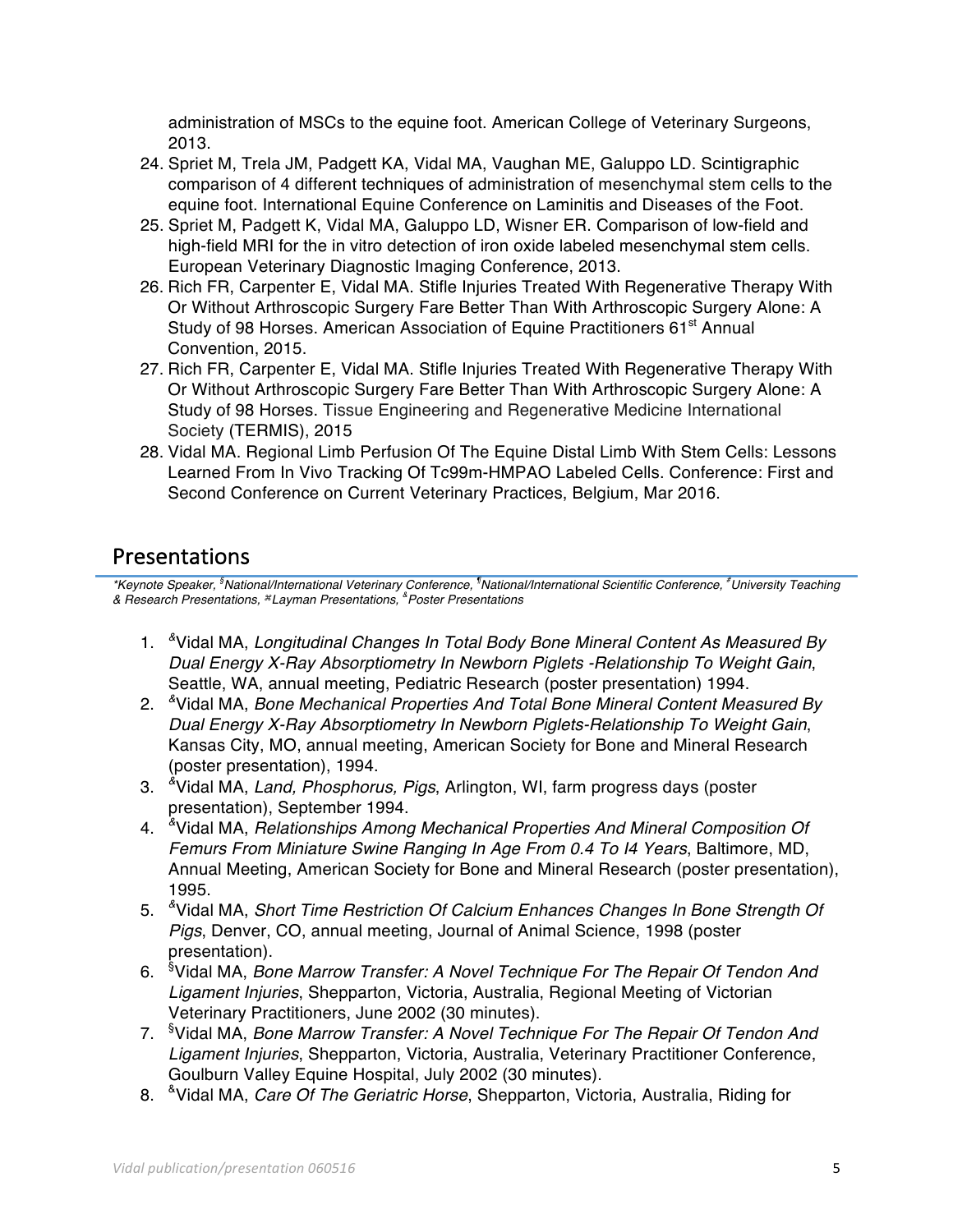Disabled Club, July 2002 (1 hour).

- 9. §Vidal MA, *Problems Of The Urinary System In The Foal*, Shepparton, Victoria, Australia, Breeders Short Course, Goulburn Valley Equine Hospital, August 2002 (20 minutes).
- 10. #Vidal MA, *Surgical Correction Of A Small Intestinal Inguinal Hernia*, Baton Rouge, LA, School of Veterinary Medicine, Louisiana State University, Department of Veterinary Clinical Science, October 2003 (30 minutes).
- 11. #Vidal MA, *Treatment Of Equine Tendonitis A Review*, Baton Rouge, LA, School of Veterinary Medicine, Louisiana State University, Equine Health Studies Program, January 2004 (1 hour).
- 12. #Vidal MA, *Tissue Engineering In Treatment Of Equine Tendonitis*, Baton Rouge, LA, School of Veterinary Medicine, Louisiana State University, Department of Veterinary Clinical Science, April 2004 (1 hour).
- 13. #Vidal MA, *Post-Operative Incisional Complications*, Baton Rouge, LA, School of Veterinary Medicine, Louisiana State University, Department of Veterinary Clinical Science, October 2004 (30 minutes).
- 14. #Vidal MA, *Clinical Application Of Stem Cell Technology In Horses*, Baton Rouge, LA, School of Veterinary Medicine, Louisiana State University, Dean's grand rounds, January 2005 (1 hour).
- 15. &Vidal MA, *The Importance Of Taking Good Care Of Your Horse's Tendons*, Baton Rouge, LA, deep south region quiz rally, River Riders/Red Stick/Mobile Bay Pony Club, Louisiana State University, March 2005 (30 minutes).
- 16. #Vidal MA, *Ultrasonographic Measurement Of The Medial Femoral Condylar Cartilage Thickness In 60 Racing Thoroughbreds*, Baton Rouge, LA, School of Veterinary Medicine, Louisiana State University, Department of Veterinary Clinical Science, May 2005 (1 hour).
- 17. #Vidal MA, *Research Update: Bone Marrow And Fat-Derived Mesenchymal Stromal Cell Culture*, seminar, Baton Rouge, LA, School of Veterinary Medicine, Louisiana State University, equine health studies program, October 2005 (1 hour).
- 18. §¶Vidal MA, *Cell Growth And Doubling Characteristics Of Equine Fetal And Foal Mesenchymal Stromal Cells Of Bone Marrow Origin*, podium presentation, San Diego, CA, American College of Veterinary Surgeons Veterinary symposium, October 2005 (15 minutes).
- 19. #Vidal MA, *Stem Cell Application In Modem Medicine And Surgery*, seminar/podium presentation, Baton Rouge, LA, Department of Veterinary Clinical Science, School of Veterinary Medicine, Louisiana State University, December 2005 (1 hour).
- 20. #Vidal MA, *Equine Phaeohyphomycosis: A Case Report*, seminar, Baton Rouge, LA, School of Veterinary Medicine, Louisiana State University, Department of Veterinary Clinical Science, January 2006 (30 minutes).
- 21. *&*¶Vidal MA, *Ultrasonographic Measurement Of Medial Femoral Condylar Cartilage Thickness Adjacent To The Medial Meniscus In 60 Racing Thoroughbreds*, Keystone, CO, 2nd World Veterinary Orthopedic Congress and 33rd annual VOS meeting, February 2006 (poster presentation).
- 22. *&*Vidal MA, *Adipogenic Differentiation And Characterization Of Equine Bone Marrow-Derived Mesenchymal Stromal Cells*, Baton Rouge, LA, Howard Hughes Medical Institute summer undergraduate research program, Louisiana State University, August 2006 (poster presentation).
- 23. *&*Vidal MA, *Cell Growth Characteristics And Differentiation Frequency Of Adherent Equine Bone Marrow-Derived Mesenchymal Stromal Cells: Adipogenic And Osteogenic Capacity*, Baton Rouge, LA, Phi Zeta research emphasis day, Louisiana State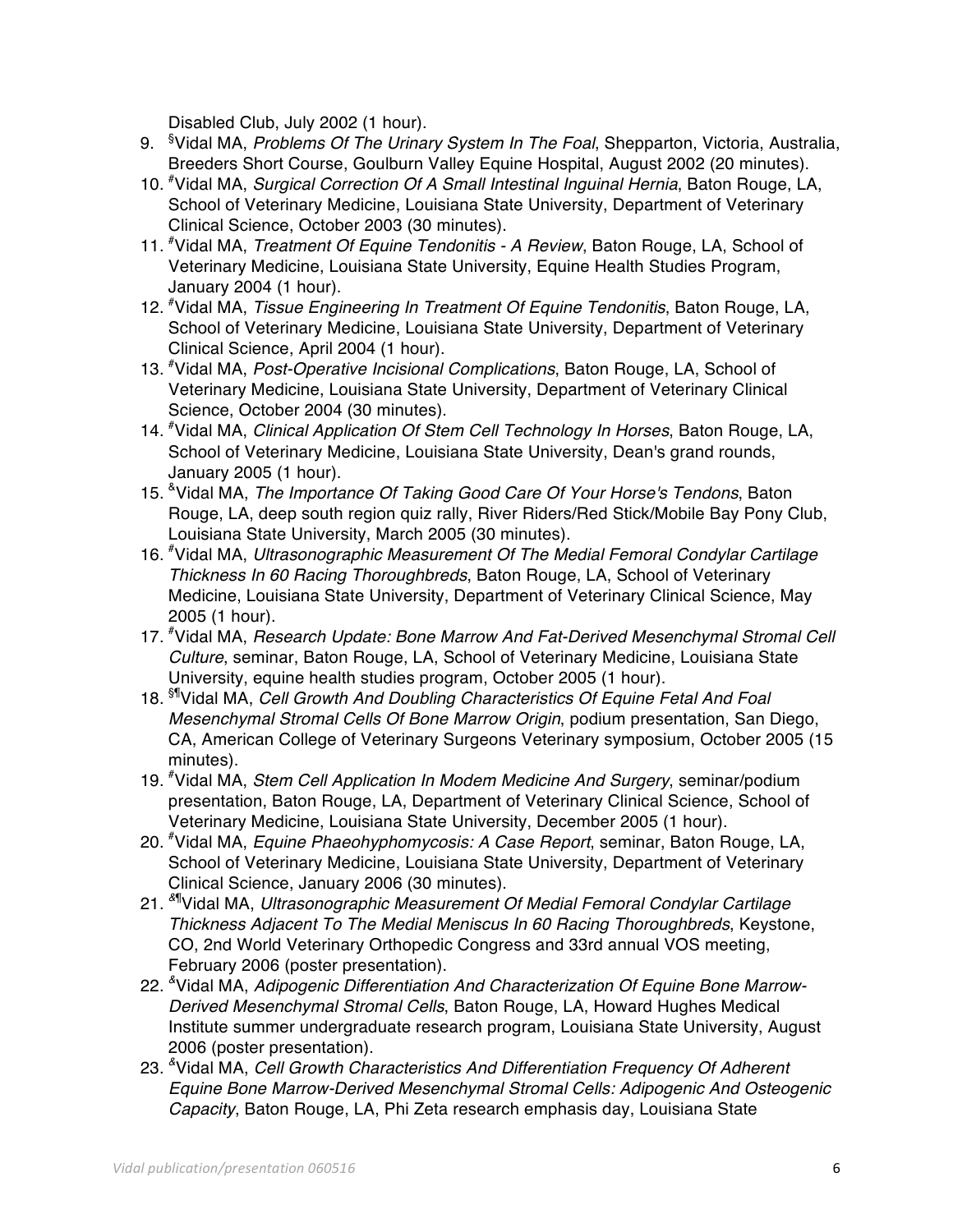University, School of Veterinary Medicine, September 2006 (poster presentation).

- 24. §Vidal MA, *Stem Cells: A Novel Therapy For Equine Tendon Injuries, Podium Presentation*, Baton Rouge, LA, 75th Annual Conference for Veterinarians, School of Veterinary Medicine, Louisiana State University, October 2006 (1 hour).
- 25. §Vidal MA, *Characterization Of Equine Bone Marrow (MSC) And Adipose (ASC) Stromal Cells. Cell Frequency, Growth And Differentiation: Adipogenic And Osteogenic Capacity*, resident forum, Washington, DC, American College of Veterinary Surgeons Veterinary Symposium, October 2006 (15 minutes).
- 26. *&*Vidal MA, *Cell growth characteristics and differentiation frequency of adherent equine bone marrow-derived mesenchymal stromal cells: adipogenic and osteogenic capacity*, Washington, DC, American College of Veterinary Surgeons Veterinary Symposium, October 2006 (poster presentation).
- 27. *&*Vidal MA, *Cell Growth Characteristics And Differentiation Frequency Of Adherent Equine Adipose, Tissue–Derived Mesenchymal Stromal Cells: Adipogenic And Osteogenic Capacity*, Baton Rouge, LA, international fat applied technology society meeting, October 2006 (poster presentation).
- 28. *&*Vidal MA, *Effects Of Extracorporeal Shockwave Therapy On Healing In Collagenase-Induced Desmitis Of The Inferior Check Ligament Of The Deep Digital Flexor Tendon In The Horse*, Washington, DC, American College of Veterinary Surgeons Veterinary symposium, October 6, 2006 (poster presentation).
- 29. *&*Vidal MA, *Equine Bone Marrow And Adipose Tissue-Derived Stem Cells: In Vitro Characterization, Comparison And Clinical Use*, Baton Rouge, LA, Louisiana State University, summer undergraduate research program, August 2. 2007 (poster presentation).
- 30. §¶Vidal MA, *Chondrogenic Differentiation Potential Of Adult Equine Stem Cells Derived From Bone Marrow And Adipose Tissue*, Big Sky, MT, Veterinary Orthopedic Society meeting, March 14. 2008 (15 minutes).
- 31. #Vidal MA, *Research Directions Vidal Laboratory*, Davis, CA, VORL Retreat, JD Wheat Veterinary Orthopedic Research Laboratory, University of California, Davis, August 11. 2008 (20 minutes).
- 32. #Vidal MA, *Introduction To Academic Opportunities Beyond Residency*, Tomales Bay, CA, 1st year resident retreat, Marconi Conference Center, August 16. 2008 (40 minutes).
- 33. #Vidal MA, *Intracellular Labeling*, Davis, CA, Stem Cell Regenerative Medicine Group (SCRMG) meeting, JD Wheat Orthopedic Research Laboratory, University of California, Davis, August 21. 2008 (30 minutes).
- 34. §Vidal MA, *Adult Equine Stem Cells: Current Knowledge*, Lameness, imaging & novel therapeutics for orthopedic injuries, CE Course, School of Veterinary Medicine, University of California, Davis, September 5. 2008 (30 minutes).
- 35. #Vidal MA, *Cell Frequency, Growth And Multipotential Characterization Of Adult Equine Stem Cells Derived From Bone Marrow And Adipose Tissue*, VORL seminar, Davis, CA, JD Veterinary Orthopedic Research Laboratory, University of California, Davis, September 24. 2008 (1 hour).
- 36. *&*Vidal MA, *Ultrasound Assessment Protocol And Preliminary Findings Of Equine Tendon Injury Before And After Stem Cell Therapy*, Baton Rouge, LA, Phi Zeta research emphasis day, Louisiana State University School of Veterinary Medicine, September 24. 2008 (poster presentation).
- 37. *&*Vidal MA, *Comparison Of The Growth Characteristics Of Adult Canine Bone Marrow-Derived Stem Cells And Adipose Tissue-Derived Stem Cells*, Baton Rouge, LA, Phi Zeta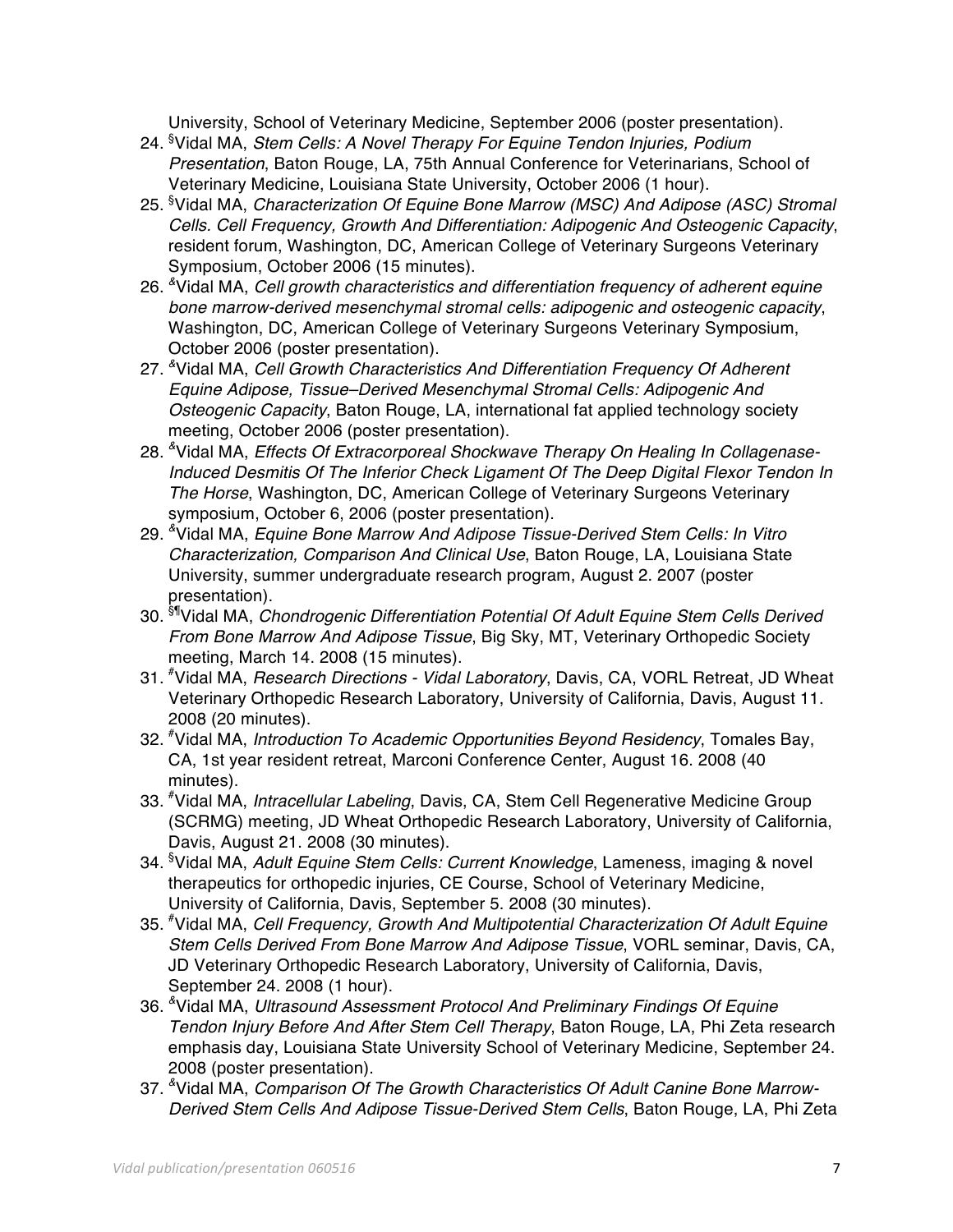research emphasis day, Louisiana State University, School of Veterinary Medicine, September 24. 2008 (poster presentation).

- 38. #Vidal MA, *Your First Academic Job (I&R Faculty Position)*, Tahoe City, CA, 2nd year resident retreat, Granlibakken, October 3. 2008 (15 minutes).
- 39. ⌘Vidal MA, *Adult Equine Stem Cells*, Davis, CA, California Horse Racing Board meeting, UC Davis School of Veterinary Medicine, November 18. 2008 (10 minutes).
- 40. ⌘Vidal MA, *Stem Cells: Modern Therapeutics For Tendon And Ligament Injuries In Horses*, Wilton, CA, horseman's day, Hunter Stallion Station, March 21. 2009 (1 hour).
- 41. §¶Vidal MA, *Research And Applications Of Stem Cells For Tendon And Ligament Repair*, Los Olivos, CA, Annual Conference, Alamo Pintado Equine Medical Center, June 20. 2009 (30 minutes).
- 42. #Vidal MA, *Choosing An Academic Career: Perspective Of A New Faculty Member*, Davis, CA, Students Training in Advanced Research (STAR), 2009 laboratory practices orientation, School of Veterinary Medicine, University of California, Davis, June 22. 2009 (1 hour).
- 43. #Vidal MA, *Medical Records As A Legal Document*, Tomales Bay, CA, 1st year resident retreat, Marconi Conference Center, August 21. 2009 (30 minutes).
- 44. ⌘Vidal MA, *Myth And Reality In Stem Cell Therapy*, Greenville, CA, AERC National Championship, September 12. 2009 (1 hour).
- 45. #Vidal MA, *Bone Marrow-Derived Mesenchymal Response To Exogenous Growth And Differentiation Factor (GDF)-5 In Monolayer Culture*, VORL seminar, Davis, CA, JD Veterinary Orthopedic Research Laboratory, University of California, Davis, December 11. 2009 (1 hour).
- 46. §Vidal MA, *Approaches To Regenerative Tissue Repair Of Tendons And Ligaments*, Incline Village, NV, 32nd Lake Tahoe equine conference, January 29. 2010 (30 minutes).
- 47. §Vidal MA, *Joint Therapy With Equine Stem Cells: Current Knowledge*, Incline Village, NV, 32nd Lake Tahoe Equine Conference, January 29. 2010 (30 minutes).
- 48. §Vidal MA, *Evaluation Of Senescence In Equine Mesenchymal Stromal Cells From Bone Marrow, Adipose And Umbilical Cord Tissue*, Santa Ynez Valley, CA,1st North American Veterinary Regenerative Medicine conference, March 5. 2010 (25 minutes).
- 49. §Vidal MA, *Stem Cells And Regenerative Medicine: Stem Cell-Based Regenerative Therapy For Equine Tendon Injuries*, Atlanta GA, AVMA conference, July 31. 2010 (1 hour).
- 50. §Vidal MA, *Advances In Clinical Application And Research For Stem Cell Therapy*, Incline Village, NV, Lake Tahoe Equine Veterinary Conference, January 27. 2011 (1 hour).
- 51. §Vidal MA, *Central Tarsal Bone Fractures*, Pleasanton, CA, Northern California Association of Equine Practitioners meeting, March 31. 2011 (20 minutes).
- 52. §Vidal MA, *Clinical Application Of Stem Cell-Based Therapy For Soft Tissue And Orthopedic Injuries And Disease*, Santiago, Chile, Seminario Medicina Regenerativa Veterinaria Equina, April 4. 2011 (1 hour).
- 53. §Vidal MA, *Advances In Stem Equine Stem Cell Research*, Santiago, Chile,Seminario Medicina Regenerativa Veterinaria Equina, VitaStemCel, April 4. 2011 (1 hour).
- 54. §Vidal MA, *Collection Of Bone Marrow And Adipose Tissue For Isolation Of Stem Cells And Their Application For Tendon Lesions*, Santiago, Chile, Seminario Medicina Regenerativa Veterinaria Equina, VitaStemCel, April 4. 2011 (3 hour workshop, 160 private practitioners).
- 55. §Vidal MA, *Clinical Application Of Stem Cell-Based Therapy For Soft Tissue And*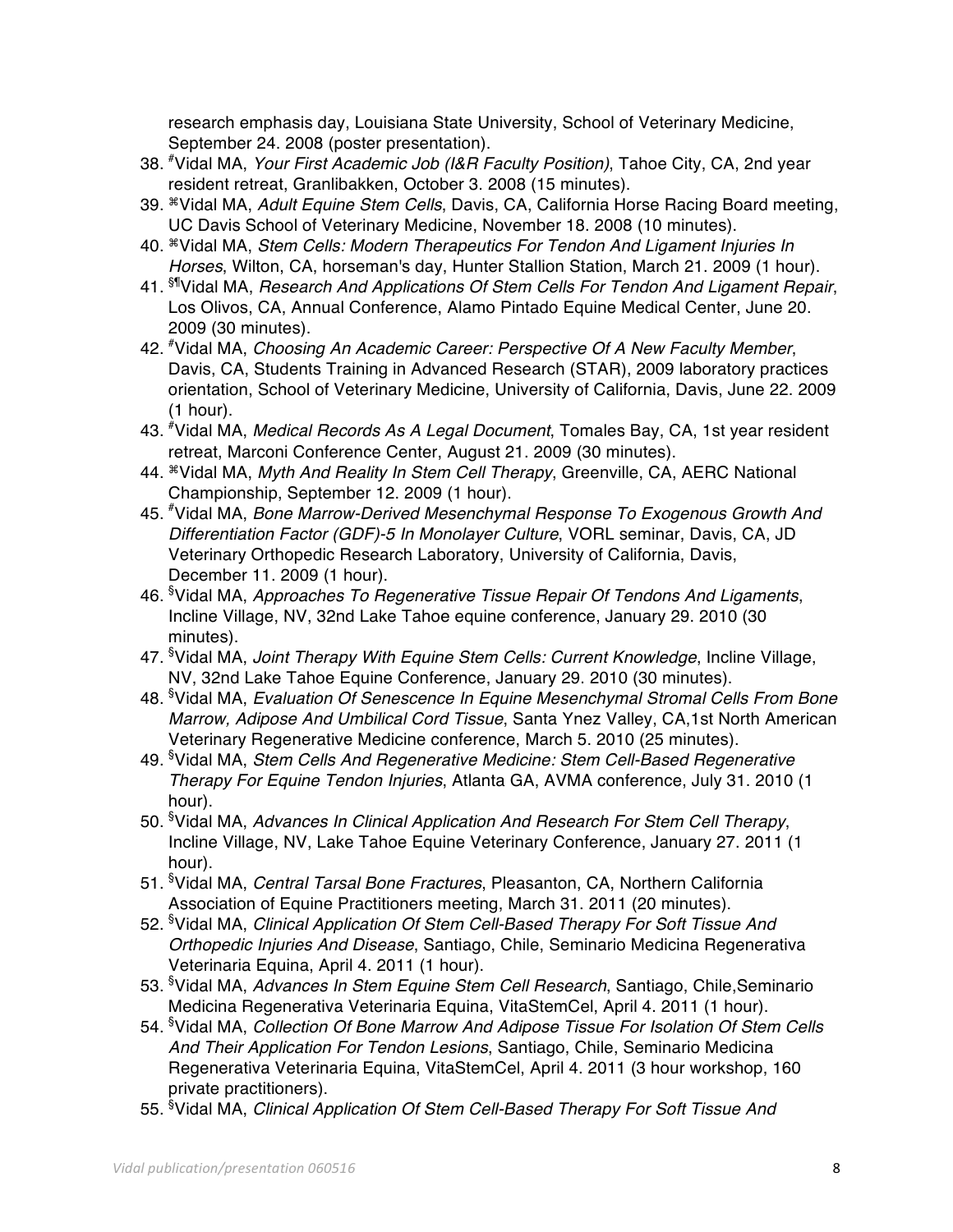*Orthopedic Injuries And Disease*, Viña del Mar, Chile, University of Viña del Mar, April 7. 2011 (30 minutes).

- 56. ¶Vidal MA, *Radionucleotide Tracking Of Mscs*, invited speaker, Phoenix, AZ, Havemeyer conference, May 3, 2011 (30 minutes).
- 57. ⌘Vidal MA, *Therapeutic Advances In Regenerative Medicine For Equine Tendon And Ligament Injuries*, Greenville, CA, North American endurance team challenge, Patriot's Day ride, September 23, 2011 (50 minutes).
- 58. *\** §¶Vidal MA, *In Vivo Tracking Of Tc-HMPAO Labeled Mesenchymal Stem Cells In Experimentally-Induced Tendon Lesions In The Equine Distal Limb*, Leipzig, Germany, world regenerative medicine conference, November 3, 2011 (keynote speaker, 30 minutes).
- 59. §Vidal MA, *A Historical Perspective on Research and Clinical Practice with Stem Cells used for Equine Orthopedic and Soft Tissue Injuries*, 35th Annual Equine Seminar, Louisiana Veterinary Medical Association, Shreveport, LA, September 24, 2012 (1 hour).
- 60. §Vidal MA, *Scintigraphic Comparison Of Different Routes Of MSC Administration In The Equine Distal Limb*, 35th Annual Equine Seminar, Louisiana Veterinary Medical Association, Shreveport, LA, September 24, 2012 (1 hour).
- 61. §Vidal MA, *Clinical Approach and Adverse Reactions Associated with Administration of Autologous and Allogeneic Bone Marrow-Derived Mesenchymal Stem Cells*, 35th Annual Equine Seminar, Louisiana Veterinary Medical Association, Shreveport, LA, September 24, 2012 (1 hour).
- 62. §Vidal MA, *Current Biological Therapies for Tendon and Ligament Injuries*, AERC Veterinary Continuing Education, Grand Sierra Resort & Casino – Reno, NV, March 8, 2013 (2 hours).
- 63. #Vidal MA, VMTH, 35th Annual House Officer Seminar Day, Moderator, UC Davis, 1020 Valley Hall, March 22, 2013 (12 hours).
- 64. §Vidal MA, *Platelet-Rich Plasma: A Review Of The Current Literature*. AERC Veterinary Continuing Education, Grand Sierra Resort & Casino – Atlanta, GA, March 8, 2014 (1 hours).
- 65. §Vidal MA, *Treatment of Equine Joint Disease: The Old Guard vs. New Biological Therapies*. AERC Veterinary Continuing Education, Grand Sierra Resort & Casino – Atlanta, GA, March 8, 2014 (1 hours).
- 66. §Vidal MA, *Making Sense of Equine Regenerative Therapies*, AERC Convention, Grand Sierra Resort & Casino – Atlanta, GA, March 8, 2014 (1 hour).
- 67. ⌘Vidal MA, *Understanding the Lower Limb Anatomy Recognizing Critical Injuries to Keep your Horse in the Game*, Open House / Educational Day, Flying M Ranch, Placerville CA, Nov 16, 2014 (30 min).
- 68. ⌘Vidal MA, *Making Sense of Regenerative Medicine*, Cave Creek Equine Surgical & Diagnostic Imaging Center, Cave Creek, AZ, December 6, 2014 (1 hour)
- 69. §Vidal MA, *Regenerative Medicine: A Combinatorial Treatment Approach To Orthopedic Injuries*. Annual Pacific Northwest Endurance Rides (PNER) Conference, Portland, OR, January 31, 2015
- 70. §Vidal MA, *Advances in Platelet-Rich-Plasma Therapy for the Horse*. Annual Pacific Northwest Endurance Rides (PNER) Conference, Portland, OR, February 1, 2015
- 71. §Vidal MA, Veterinary CE: *In Vivo Tracking Of Tc99m-HMPAO Labeled Mesenchymal Stem Cells In The Equine Distal Limb*. Annual Pacific Northwest Endurance Rides (PNER) Conference, Portland, OR, February 1, 2015.
- 72. ⌘Vidal MA, *Treatment Of Equine Joint Disease: The Old Guard Vs. New Biological*